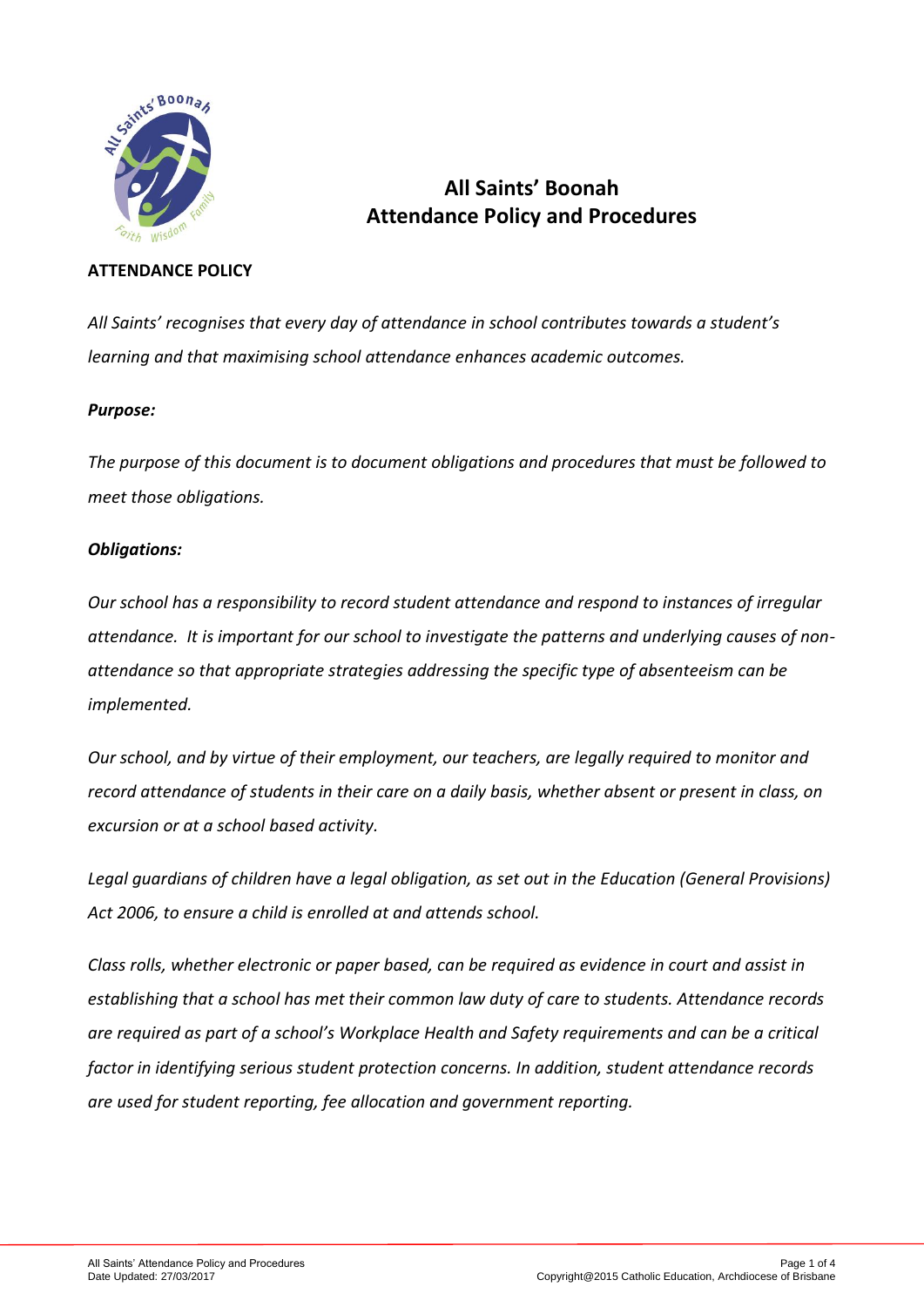### **ATTENDANCE PROCEDURES**

| <b>Attendance Marking</b>             | <b>Attendance Marking</b><br>Rolls must be marked twice a day:<br>AM rolls by 9.10am<br>PM rolls after second break and by 2.10pm<br>$\bullet$<br>Rolls will be checked by the Office Staff by 9.20am each day. A phone call<br>will be made to teachers if their rolls are not marked. If rolls are frequently<br>not marked this information will be passed to School Principal.<br>School Leadership will be advised of unmarked and incorrectly marked rolls.<br>Incorrectly marked rolls will be corrected by the teacher responsible for the<br>class.                                                                                                                                                                                                                                                                                                                                                                                                                                                                                                                                                           |
|---------------------------------------|------------------------------------------------------------------------------------------------------------------------------------------------------------------------------------------------------------------------------------------------------------------------------------------------------------------------------------------------------------------------------------------------------------------------------------------------------------------------------------------------------------------------------------------------------------------------------------------------------------------------------------------------------------------------------------------------------------------------------------------------------------------------------------------------------------------------------------------------------------------------------------------------------------------------------------------------------------------------------------------------------------------------------------------------------------------------------------------------------------------------|
| <b>Present Categories</b>             | <b>Present Categories</b><br>Students who are:<br>in Class will be marked 'Present - In Class'<br>$\bullet$<br>with Counsellors, other staff will be marked as 'Present - In-School Appointment'<br>participating in activities (excursion; camps etc.) will be marked accordingly by<br>$\bullet$<br>the teacher responsible for the activity<br>These attendance categories must not be changed, unless the student is present in<br>class and then the category should be changed to 'Present - In Class'.<br>Students will only be marked as 'Present – Not Required to Attend' upon instruction<br>from School Leadership.                                                                                                                                                                                                                                                                                                                                                                                                                                                                                        |
| <b>Absent Categories</b>              | <b>Absent Categories</b><br>Students who are:<br>not in class, and notification has not been received from a Legal<br>$\bullet$<br>Guardian, will be marked 'Absent - Unexplained'<br>not in class and notification has been received from a Legal Guardian<br>$\bullet$<br>advising the student is unwell, will be marked 'Absent - Illness'. Other<br>absence reasons will be marked accordingly e.g. 'Appointment',<br>'Personal/Family'.<br>When marking the roll, if teachers have received written information from<br>Legal Guardians regarding a student's absence from school, they should<br>enter the details into a log in eMinerva.<br>If Legal Guardians have informed the school office of the absence the school<br>secretary will enter these details into a log in eMinerva.<br>Class teachers should enter any information regarding future planned<br>absences of students by entering a Notified Absence into e-Minerva.<br>Students will only be marked as 'Absent - Not Required to Attend', 'Absent -<br>Truant' or 'Absent - Internal Suspension' upon instruction from School<br>Leadership. |
| <b>Unexplained</b><br><b>Absences</b> | <b>Unexplained Absences</b><br>An unexplained absence occurs when the student is not present at school<br>and the Legal Guardian does not contact the school.<br>An SMS message will be sent to the Main Contact by approximately 9.30 am<br>each day. Class teachers will follow up any unexplained absences by making<br>contact with the student's Legal Guardians.<br>Past unexplained absences are indicated by the red Unexplained Absence<br>Alert icon on class rolls. When class teachers receive written explanation of<br>the absence from student's Legal Guardians they must update the absence<br>category in eMinerva and enter details in a log.                                                                                                                                                                                                                                                                                                                                                                                                                                                       |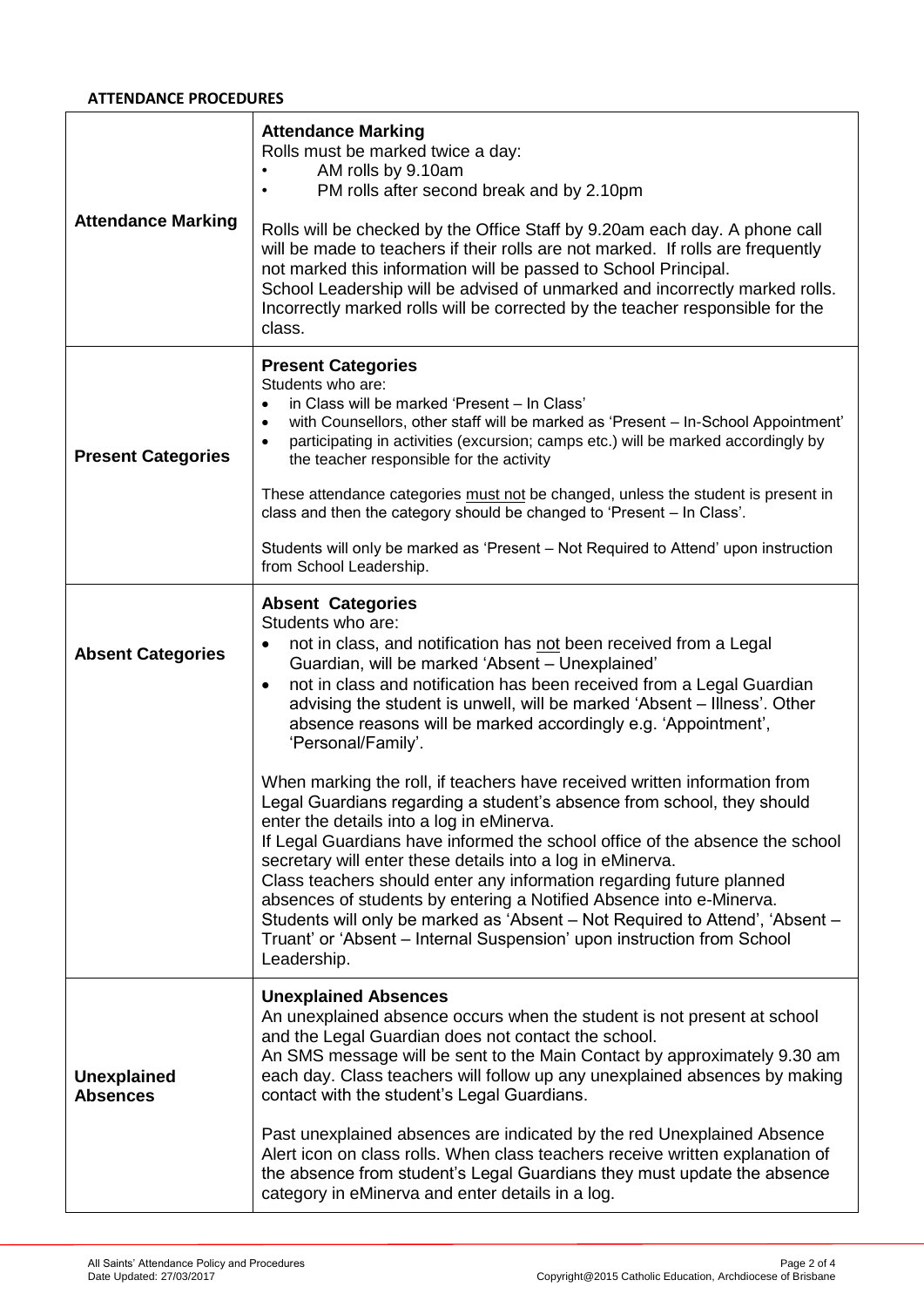| <b>Late Arrivals</b>                            | <b>Late Arrivals</b><br>A student is considered to have arrived late any time after 9:00am.                                                                                                                                                                                                                                                                                                                                                                                                                                                        |
|-------------------------------------------------|----------------------------------------------------------------------------------------------------------------------------------------------------------------------------------------------------------------------------------------------------------------------------------------------------------------------------------------------------------------------------------------------------------------------------------------------------------------------------------------------------------------------------------------------------|
|                                                 | All students arriving late must be signed in (preferably by a Legal Guardian)<br>at the School Office and will be given a late slip. This slip needs to be<br>presented to the teacher when arriving in class. If they do not have a late slip<br>they are to be sent to the School Office to sign in.                                                                                                                                                                                                                                             |
|                                                 | The late arrival information will be entered by Office Staff.                                                                                                                                                                                                                                                                                                                                                                                                                                                                                      |
|                                                 | School Office staff will contact the Legal Guardian of any student arriving late<br>unaccompanied.                                                                                                                                                                                                                                                                                                                                                                                                                                                 |
|                                                 | If teachers observe a student has made a habit of arriving late or is late for<br>three consecutive days, they will contact the student's Legal Guardian as per<br>the policy for absentee students in this document.                                                                                                                                                                                                                                                                                                                              |
| <b>Early Departures</b>                         | <b>Early Departures</b><br>A student is considered to be leaving early any time before 3.00pm.                                                                                                                                                                                                                                                                                                                                                                                                                                                     |
|                                                 | As with Late Arrivals, all students leaving early must be signed out at the<br>School Office by a Legal Guardian.                                                                                                                                                                                                                                                                                                                                                                                                                                  |
|                                                 | The early departure information will be entered by Office Staff.                                                                                                                                                                                                                                                                                                                                                                                                                                                                                   |
| <b>SMS Messages</b>                             | <b>SMS Messages</b><br>Unexplained Absences: An SMS message will be sent to students' Main<br>Contact at 9.30am each day advising of any 'Unexplained' absences.                                                                                                                                                                                                                                                                                                                                                                                   |
|                                                 | Any incorrect messages caused by incorrect roll-marking will be made known<br>to the School Leadership team. The teacher will follow up by telephoning the<br>student's Legal Guardians.                                                                                                                                                                                                                                                                                                                                                           |
| <b>Non-Marking of</b><br><b>Electronic Roll</b> | <b>Non-Marking of Electronic Roll</b><br>If the school computer system is offline, hard copies of all Class rolls will<br>provided by the School Office. Once the system is online the teacher will<br>mark the roll in eMinerva. This may be done the next day if necessary.                                                                                                                                                                                                                                                                      |
|                                                 | In the event of an evacuation, hard copies of rolls will be taken to the<br>evacuation area to be marked by teachers. Teacher will advise the<br>Evacuation coordinator of any unexplained absentees. During a lockdown<br>the roll will not be marked.                                                                                                                                                                                                                                                                                            |
| <b>Activities</b>                               | <b>Activities</b><br>An activity will be entered into eMinerva for students attending excursions,<br>camps and other school based activities.<br>Activities will be marked by the staff member responsible for the event, e.g.<br>Present - Sports/Arts; Present - Excursion. This attendance category will<br>inherit through the rest of the student's timetable for the day.<br>These attendance categories must not be changed, unless the student is<br>present at school and then the category should be changed to 'Present – In<br>Class'. |
| <b>Attendance Marking</b><br><b>Training</b>    | <b>Attendance Marking Training</b><br>School Leadership will provide attendance marking training to teaching staff<br>annually.                                                                                                                                                                                                                                                                                                                                                                                                                    |